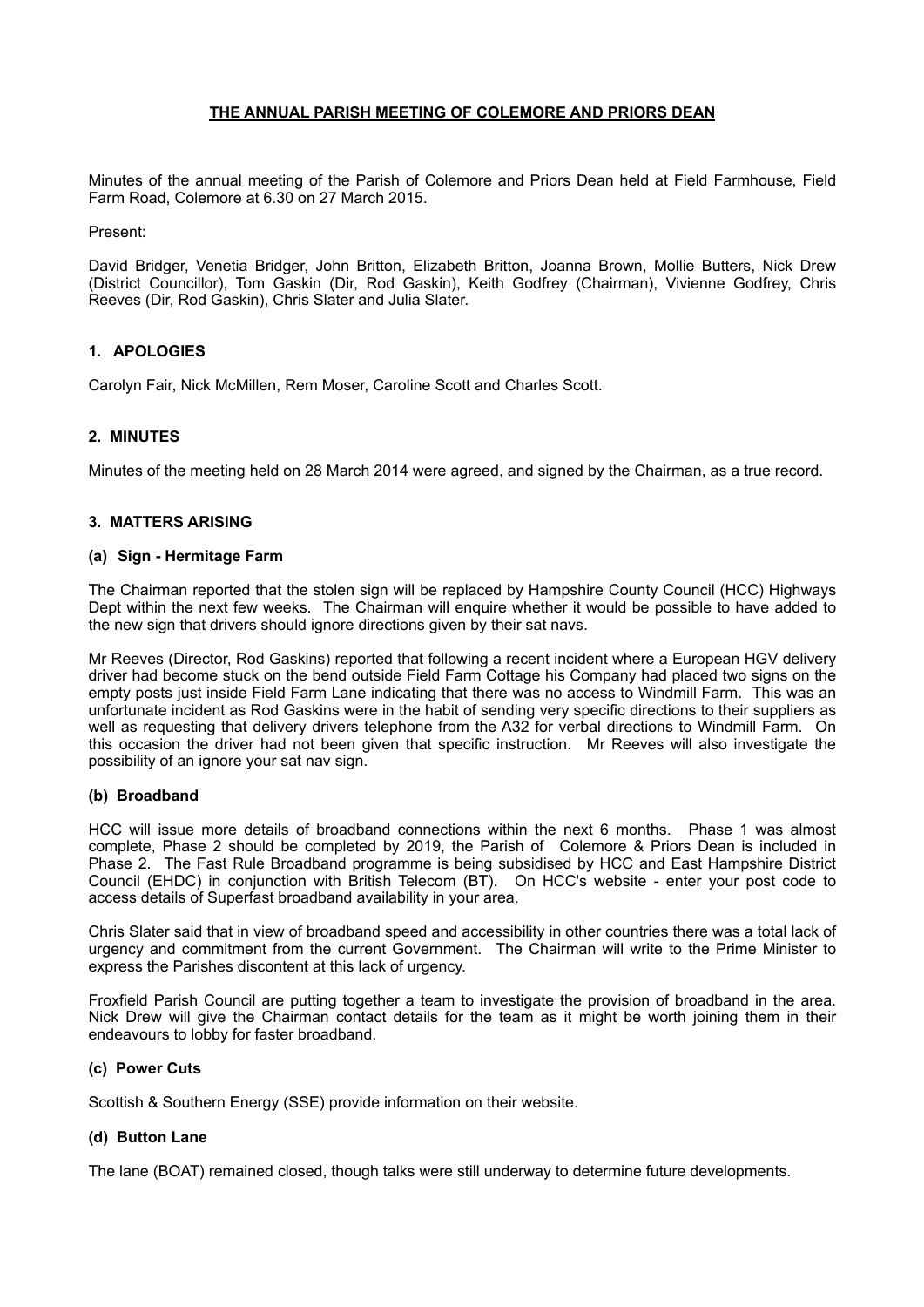#### **(e) Telephone Box, Priors Dean**

The telephone box has been painted. Ideas as to how to utilise it as an information point could be obtained from South Downs National Park if any Parishioners living near to the telephone box were interested.

#### 4. **CHAIRMAN'S REPORT**

The Chairman reported he had been informed that this Ward of EHDC had had a significant amount of money spent on road and pot hole repairs. The pot hole helpline, for reporting pot holes, seemed to be efficient. He was advised that the road to Priors Dean was to be repaired at the beginning of April 2015.

The Chairman would be submitting an objection to the proposed airspace changes involving air traffic using Farnborough Airport.

There was currently nothing further to report on Warren Barn, Church Lane, Priors Dean There were no outstanding planning applications, EHDC were continuing to monitor the site to ensure compliance with existing planning approval.

Planning permission has been granted for gates at Becksteddle House.

South Downs National Park Authority had asked that local residents be vigilant with regard to groups of caravans parked in the Parish.

## **5. COUNTY COUNCILLOR'S REPORT (VAUGHAN CLARKE)**

Due to illness Mr Clarke was unable to attend the meeting but he had kindly provided a written report which was read by the Chairman.

There would be no increase in HCC's share of the Council tax this year, for the sixth consecutive year, despite the Government grant reduction. This has resulted in further job cuts, albeit at a lower level than in the past.

Following serious damage last winter to the County's roads an extra £30m was spent on major road repairs and filling in some 50,000 potholes.

New street lights were installed in East Hampshire, these direct light downwards significantly reducing light pollution as evidenced by recent satellite photos.

The Boundary Commission will be redrawing the boundaries between divisions, this division of Petersfield Hangers is likely to increase in size by about 1,200 voters for the election in 2017.

Superfast broadband continued to be a concern, especially for rural areas. 90% of Hampshire's residents should be connected by the end of 2015. HCC has invested a further £9.2m to bring the level to 95% by 2016/17. Investigations are continuing to tackle the problem of escalating costs associated with reaching more rural areas.

It was agreed that the Chairman would write to Mr Clarke to wish him a speedy recovery.

#### **6. DISTRICT COUNCILLOR'S REPORT (NICK DREW)**

Mr Drew reported that EHDC community grants would be increasing from £3,000 this year financial year to £4,500 in the next financial year.

Due to dwindling Government grants, EHDC were investigating ways to deliver services without increasing costs to residents. One idea was to use reserves to purchase property, both commercial and rental, to make enough money to effect the loss of grants.

Mr Daniel Greenlee was the EHDC official in charge of Rural Leader grants. A 50/50 match for grants was available to help rural businesses become more productive or more economical.

EHDC had objected to the proposed air space changes at Farnborough Airport.

Network Rail were considering either closing Sheet railway crossing or putting in a safer barrier. Parishioners could also object.